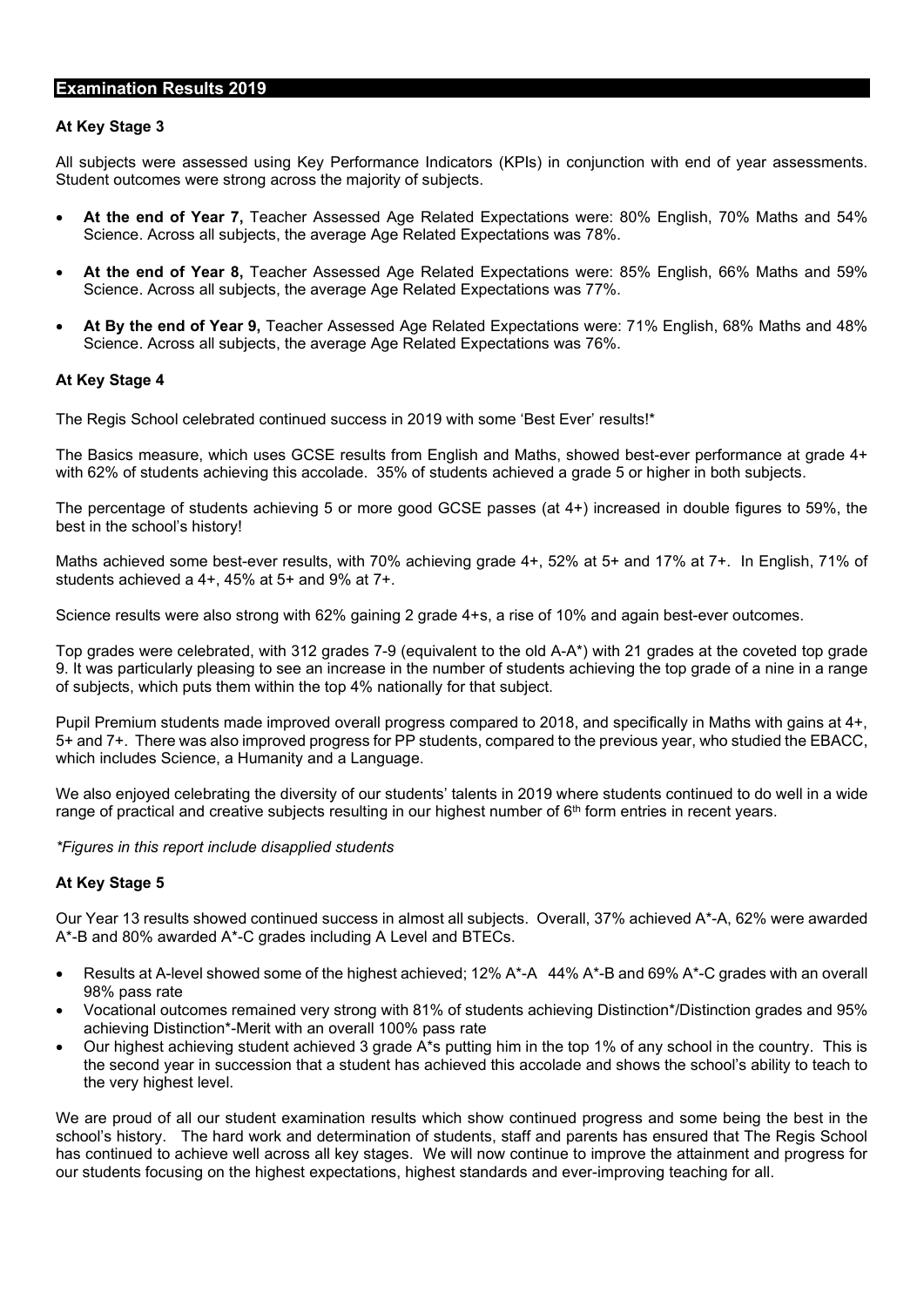# **Explanation of Examination Grades**

GCSE results are a mixture of number and letter grades; 9-1.

#### **9 -1 Summary**

- A grade 4 and above is a 'standard pass'; this is the minimum level that students need to reach in English and maths, otherwise they will need to continue to study these subjects as part of their 4 post-16 education
- The Department of Education has said to employers, universities and colleges that if a grade C is their current minimum requirement, then the nearest equivalent is a grade 4.
- For measuring school performance, the Department of Education will publish the proportion of students achieving a grade 5 ('strong pass') and above, a benchmark in line with the expectations of top performing education systems around the world

**NEW GCSE GRADING STRUCTURE** 9 8 7 6 5 3  $\overline{a}$  $\mathbf{1}$  $\cup$ 4 Broadly the same proportion of students<br>will achieve a grade 4 and above as<br>currently achieve a grade C and above. Broadly the same proportion of<br>students will achieve a grade 7 and<br>above as achieve an A and above. The bottom of grade 1 will be aligned<br>with the bottom of grade G.  $\mathsf{C}$  $\overline{A}$  $\mathsf F$ A<sup>\*</sup>  $\overline{B}$  $\overline{D}$ E  $\cup$ G **CURRENT GCSE GRAI STRUCTL** 

The diagram below shows how the new  $9 - 1$  grades compare with the  $A^*$  to G grades.

#### **GCSE**

#### **Reformed GCSEs Grades**

- Pass grades 9, 8, 7, 6, 5, 4, 3, 2, 1 (9 highest)
- U indicates that the result fell below the standard required for a grade G (lowest pass)

#### **Traditional GCSE Grades**

- Pass grades A\*, A, B, C, D, E, F, G (A\* highest)
- U indicates that the result fell below the standard required for a grade G (lowest pass)
- X indicates that the student was absent for the assessment

#### **AS / A**

- $A^*$ , A, B, C, D, E  $(A^*$  highest)
- Performances below the standard of E are unclassified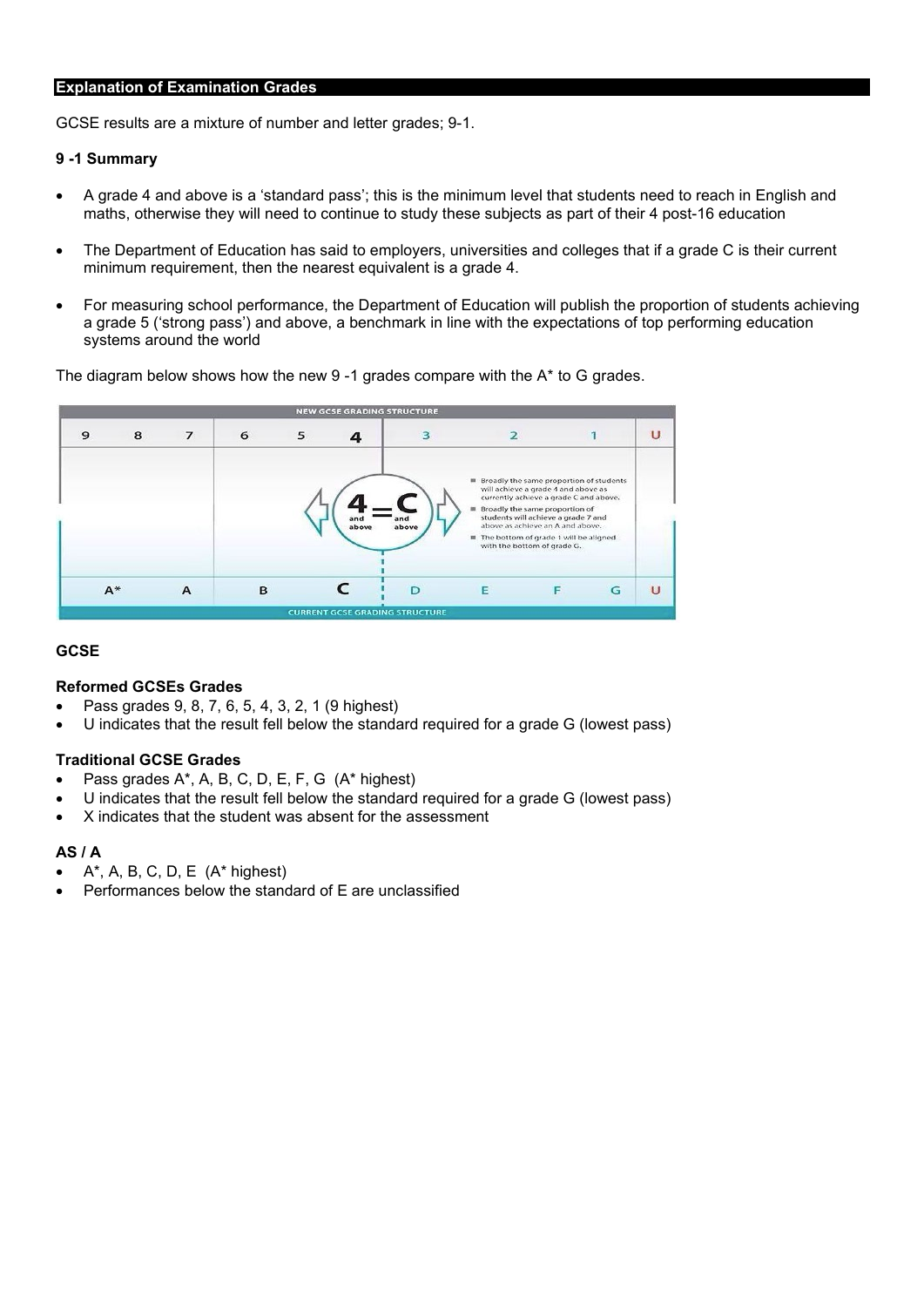# **Exam Results 2019**

# **At A-Level and BTEC Level 3**

|                                  | 2016  | 2017  | 2018  | 2019  |
|----------------------------------|-------|-------|-------|-------|
| A Level A*-B                     | 34    | 48    | 36    | 44    |
| A Level A*-C                     | 58    | 71    | 58    | 69    |
| A Level A*-E                     | 96    | 96    | 96    | 98    |
| A Level Average Points per Entry | 30.48 | 32.47 | 29.71 | 31.49 |
| BTEC D*-D                        | 85    | 84    | 49    | 80    |
| BTEC D*-M                        | 99    | 94    | 83    | 95    |
| BTEC D*-P                        | 99    | 100   | 100   | 100   |
| BTEC Average Points per Entry    | 44.04 | 42.44 | 29.39 | 34.7  |

# **At GCSE**

|                                                         | 2016  | 2017  | 2018  | 2019  |
|---------------------------------------------------------|-------|-------|-------|-------|
| Basics (4+/C+ in English and Maths)                     | 47    | 61    | 58    | 62    |
| Basics (5+ in English and Maths)                        | n/a   | 42    | 38    | 35    |
| Attainment 8                                            | 42.74 | 42.49 | 43.51 | 44.65 |
| 9-7 or $A^*/A$                                          | 10.4  | 14    | 15    | 16    |
| 5 9-4 or $A^*$ -C Including English and Maths $(C+/4+)$ | 44    | 57    | 50    | 58    |
| 5 9-1 or $A^*$ -G                                       | 94    | 96    | 98    | 96    |
| English 4+/C+                                           | 59    | 74    | 73    | 71    |
| Maths $4+/C+$                                           | 52    | 65    | 63    | 69    |
| % of students achieving EBACC                           |       | 8     | 14    | 17    |
| Two Sciences at 4+/C+                                   | 35    | 43    | 52    | 62    |

*Data correct at 23th August 2019.*

| <b>Subject at GCE A2</b>       | $A^*$ %        | $A\%$          | <b>B</b> %     | $C\%$    | $D\%$          | E%             | $A^*$ -E<br>% |
|--------------------------------|----------------|----------------|----------------|----------|----------------|----------------|---------------|
| Art                            | $\overline{0}$ | $\overline{0}$ | 20             | 80       | $\Omega$       | 0              | 100           |
| <b>Biology</b>                 | 0              | 0              | 18             | 9        | 45             | 18             | 91            |
| <b>Business Studies</b>        | $\overline{0}$ | $\overline{0}$ | 22             | 33       | 33             | 11             | 100           |
| <b>Chemistry</b>               | 0              | 20             | 20             | 0        | 40             | 20             | 100           |
| <b>English Literature</b>      | $\overline{0}$ | $\overline{0}$ | 64             | 27       | 9              | $\Omega$       | 100           |
| Geography                      | 0              | 33             | 44             | 11       | 11             | 0              | 100           |
| <b>Government and Politics</b> | $\overline{0}$ | 20             | 20             | 10       | 40             | 10             | 100           |
| <b>History</b>                 | $\Omega$       | 6              | 31             | 31       | 19             | 13             | 100           |
| <b>Maths</b>                   | 30             | 10             | 20             | 20       | 10             | $\mathbf 0$    | 90            |
| <b>Maths Further</b>           | 67             | 0              | $\Omega$       | 33       | $\Omega$       | 0              | 100           |
| Photography                    | $\overline{0}$ | $\overline{0}$ | 100            | $\Omega$ | $\overline{0}$ | $\overline{0}$ | 100           |
| <b>Physics</b>                 | 9              | 9              | 18             | 9        | 27             | 18             | 91            |
| <b>Product Design</b>          | $\overline{0}$ | $\overline{0}$ | $\Omega$       | 60       | 20             | 20             | 100           |
| <b>Psychology</b>              | 0              | 0              | 38             | 25       | 13             | 25             | 100           |
| <b>RE</b>                      | $\overline{0}$ | 25             | 25             | 25       | $\Omega$       | 25             | 100           |
| <b>Sociology</b>               | 5              | 5              | 47             | 26       | 11             | 5              | 100           |
| <b>Textiles</b>                | $\overline{0}$ | $\mathbf 0$    | $\overline{0}$ | 75       | 25             | $\mathbf 0$    | 100           |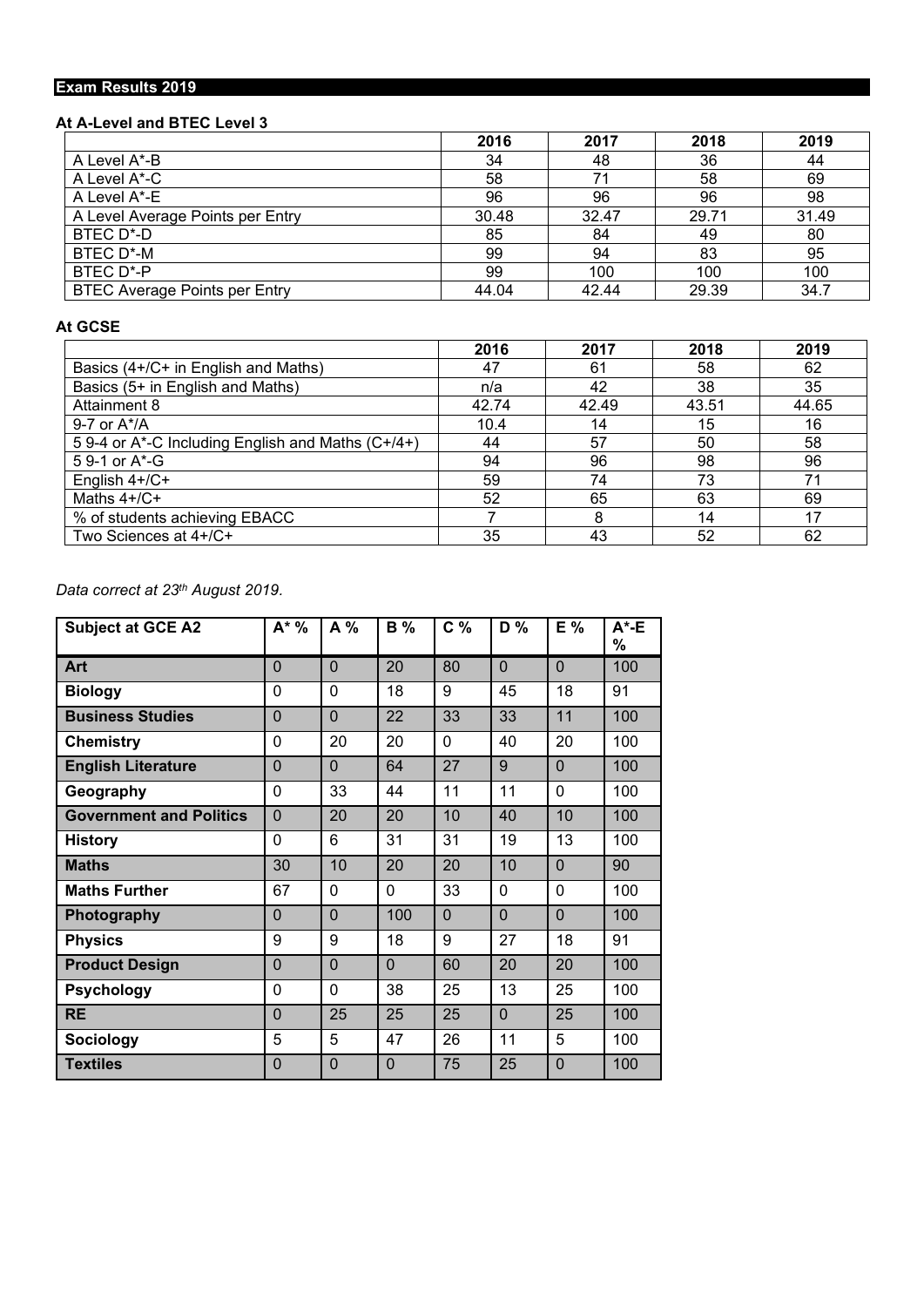| <b>Subject at GCSE</b>                                        |             |              |                | $A^*$<br>$\%$    | A%               | <b>B</b> %       | C %            |                 | D%               | E %                      | F %                      |                | G %                   | A*-C %         |         | A*-G %                  |                |         |                |
|---------------------------------------------------------------|-------------|--------------|----------------|------------------|------------------|------------------|----------------|-----------------|------------------|--------------------------|--------------------------|----------------|-----------------------|----------------|---------|-------------------------|----------------|---------|----------------|
| <b>Portuguese</b>                                             |             |              |                | $\pmb{0}$        | $\overline{0}$   | 100              | $\pmb{0}$      |                 | $\mathbf 0$      | $\mathbf 0$              | $\mathbf 0$              |                | $\mathbf 0$           | 100            |         | 100                     |                |         |                |
| <b>Subject at GCSE</b>                                        |             |              |                | 9%               | 8%               | 7%               |                | 6 %             | 5 %              |                          | 4 %                      | 3%             |                       | 2%             |         | 1%                      | $9 - 4$        |         | $9 - 1$        |
| <b>Arabic</b>                                                 |             |              |                | 100              | 0                | 0                |                | 0               | $\mathbf 0$      |                          | $\mathbf 0$              | $\mathbf 0$    |                       | $\mathbf 0$    |         | $\mathbf 0$             | 100            |         | 100            |
| Art                                                           |             |              |                | 3                | 6                | $\boldsymbol{9}$ |                | 21              | 6                |                          | 12                       | 24             |                       | 18             |         | 0                       | 58             |         | 100            |
| <b>Computer Science</b>                                       |             |              |                | $\mathbf 0$      | $\pmb{0}$        | $\overline{4}$   |                | $\overline{7}$  | 22               |                          | $\overline{7}$           | $\overline{7}$ |                       | 22             |         | 19                      | 41             |         | 89             |
| <b>Dance</b>                                                  |             |              |                | $\mathbf 0$      | $\mathbf 0$      | 13               |                | $\overline{4}$  | 25               |                          | 17                       | 21             |                       | 8              |         | 13                      | 58             |         | 100            |
| <b>Drama</b>                                                  |             |              |                | $\pmb{0}$        | $\mathfrak{S}$   | $\mathfrak{B}$   |                | 5               | 29               |                          | 21                       | 26             |                       | 13             |         | $\pmb{0}$               | 61             |         | 100            |
| <b>English Language</b>                                       |             |              |                | $\overline{2}$   | $\overline{2}$   | $\overline{4}$   |                | 10              | 19               |                          | 21                       | 29             |                       | 9              |         | $\overline{4}$          | 58             |         | 99             |
| <b>English Literature</b>                                     |             |              |                | $\overline{0}$   | $\overline{2}$   | 6                |                | 20              | 16               |                          | $\overline{25}$          | 15             |                       | $\overline{9}$ |         | $\overline{4}$          | 70             |         | 99             |
| <b>Food Technology</b>                                        |             |              |                | $\pmb{0}$        | 0                | 3                |                | 12              | 24               |                          | 15                       | 27             |                       | 12             |         | 6                       | 55             |         | 100            |
| <b>French</b>                                                 |             |              |                | $\mathbf 0$      | $\pmb{0}$        | 5                |                | 11              | $\boldsymbol{8}$ |                          | 11                       | 46             |                       | 16             |         | 3                       | 35             |         | 100            |
| Geography                                                     |             |              |                | $\mathbf 0$      | 3                | 8                |                | 10              | 16               |                          | 12                       | 27             |                       | 11             |         | 10                      | 49             |         | 98             |
| German                                                        |             |              |                | $\pmb{0}$        | 0                | 5                |                | $\overline{7}$  | 16               |                          | 32                       | 16             |                       | 18             |         | $\overline{\mathbf{4}}$ | 61             |         | 98             |
| <b>History</b>                                                |             |              |                | 1                | 6                | 8                |                | 17              | $\overline{7}$   |                          | 16                       | 25             |                       | 8              |         | 9                       | 56             |         | 98             |
| <b>Maths</b>                                                  |             |              |                | $\overline{2}$   | $\overline{5}$   | 10               |                | 12              | 16               |                          | $\overline{25}$          | 14             |                       | 11             |         | $\overline{3}$          | 69             |         | 98             |
| Photography                                                   |             |              |                | $\pmb{0}$        | 3                | 6                |                | 6               | 21               |                          | 18                       | 30             |                       | 15             |         | 0                       | 55             |         | 100            |
| <b>Polish</b>                                                 |             |              |                | 9                | 36               | 36               |                | $\mathbf 0$     | 9                |                          | 9                        | $\mathbf 0$    |                       | $\mathbf 0$    |         | $\mathbf 0$             | 100            |         | 100            |
| <b>Product Design</b>                                         |             |              |                | $\mathbf 0$      | 8                | 10               |                | 22              | 18               |                          | 6                        | 27             |                       | 6              |         | 0                       | 65             |         | 98             |
| <b>Russian</b>                                                |             |              |                | $\pmb{0}$        | 100              | 0                |                | $\mathbf 0$     | $\pmb{0}$        |                          | $\pmb{0}$                | $\pmb{0}$      |                       | $\pmb{0}$      |         | $\pmb{0}$               | 100            |         | 100            |
| <b>Science Biology</b>                                        |             |              |                | $\pmb{0}$        | $\mathfrak{S}$   | 11               |                | 22              | 33               |                          | 17                       | 14             |                       | $\mathbf 0$    |         | 0                       | 86             |         | 100            |
| <b>Science Chemistry</b>                                      |             |              |                | $\overline{3}$   | $\boldsymbol{8}$ | 19               |                | $\overline{14}$ | 25               |                          | 19                       | 11             |                       | $\overline{0}$ |         | $\mathbf 0$             | 89             |         | 100            |
| <b>Science Physics</b>                                        |             |              |                | $\pmb{0}$        | 8                | 17               |                | 17              | 25               |                          | 19                       | 14             |                       | $\mathbf 0$    |         | 0                       | 86             |         | 100            |
| <b>Sociology</b>                                              |             |              |                | $\mathbf 0$      | $\overline{3}$   | 10               |                | 14              | 17               |                          | 21                       | 21             |                       | 14             |         | $\mathbf 0$             | 66             |         | 100            |
| <b>Spanish</b>                                                |             |              |                | $\pmb{0}$        | 100              | $\mathbf 0$      |                | $\mathbf 0$     | $\mathbf 0$      |                          | $\mathbf 0$              | $\pmb{0}$      |                       | $\mathbf 0$    |         | 0                       | 100            |         | 100            |
| <b>Textiles</b>                                               |             |              |                | $\overline{4}$   | 14               | 11               |                | 11              | 14               |                          | 11                       | $\overline{7}$ |                       | 21             |         | $\overline{7}$          | 64             |         | 100            |
|                                                               |             |              |                |                  |                  |                  |                |                 |                  |                          |                          |                |                       |                |         |                         |                |         |                |
| <b>Subject at</b><br><b>GCSE</b>                              | $9-9$       | $9 - 8$      | $8 - 8$        | $8 - 7$          | $7 - 7$          | $7-6$            | $6-6$          | $6-5$           |                  | $5-5$                    | $5-4$                    | $4 - 4$        | $4 - 3$               |                | $3 - 3$ | $3 - 2$                 | $2 - 2$        | $2 - 1$ | $1 - 1$        |
| <b>Science</b><br><b>Combined</b>                             | $\mathbf 0$ | $\mathbf{1}$ | $\overline{2}$ | $\mathbf{1}$     | $\mathbf{3}$     | $\overline{3}$   | $\overline{7}$ | $5\phantom{.}$  |                  | 8                        | 11                       | 14             | 13                    |                | 10      | $\overline{7}$          | $\overline{4}$ | 3       | 3 <sup>1</sup> |
|                                                               |             |              |                |                  |                  |                  |                |                 |                  |                          |                          |                |                       |                |         |                         |                |         |                |
|                                                               |             |              |                |                  |                  |                  |                |                 |                  |                          |                          |                |                       |                |         |                         |                |         |                |
| <b>Subject at BTEC Award</b><br>Level 1/2                     |             |              |                | $D^*$ %          | D %              |                  | M %            | P %             |                  | L1P<br>%                 |                          |                |                       |                |         |                         |                |         |                |
| <b>Business Studies</b>                                       |             |              |                | 20               | 8                |                  | 23             | 29              |                  | 8                        |                          |                |                       |                |         |                         |                |         |                |
| <b>Music</b>                                                  |             |              |                | 40               | 13               |                  | 40             | $\overline{7}$  |                  | 0                        |                          |                |                       |                |         |                         |                |         |                |
| <b>Sport</b>                                                  |             |              |                | 21               | 28               | 31               |                | 14              |                  | 5                        |                          |                |                       |                |         |                         |                |         |                |
| <b>Subject at BTEC Tech</b><br>Level 1/2                      |             |              |                | $D^*$ %          | D %              |                  | M %            | P %             |                  | L <sub>1</sub> D<br>$\%$ | L <sub>1</sub> M<br>$\%$ |                | L <sub>1</sub> P<br>% |                |         |                         |                |         |                |
| <b>Health and Social Care</b>                                 |             |              |                | $\overline{3}$   | 43               |                  | 22             | 5               |                  | 8                        | $\mathbf 0$              |                | 11                    |                |         |                         |                |         |                |
| <b>Subject at BTEC Level 3</b><br><b>Extended Certificate</b> |             |              |                | $D^*%$           | <b>D%</b>        |                  | $M\%$          |                 | <b>P%</b>        |                          |                          |                |                       |                |         |                         |                |         |                |
| <b>Drama</b>                                                  |             |              |                | $\overline{0}$   | $\mathbf 0$      |                  | 100            |                 | $\overline{0}$   |                          |                          |                |                       |                |         |                         |                |         |                |
| <b>Media</b>                                                  |             |              |                | 29               | 43               |                  | 29             |                 | 0                |                          |                          |                |                       |                |         |                         |                |         |                |
| <b>Sport</b>                                                  |             |              |                | $\boldsymbol{0}$ | 36               |                  | 27             |                 | 36               |                          |                          |                |                       |                |         |                         |                |         |                |
|                                                               |             |              |                |                  |                  |                  |                |                 |                  |                          |                          |                |                       |                |         |                         |                |         |                |